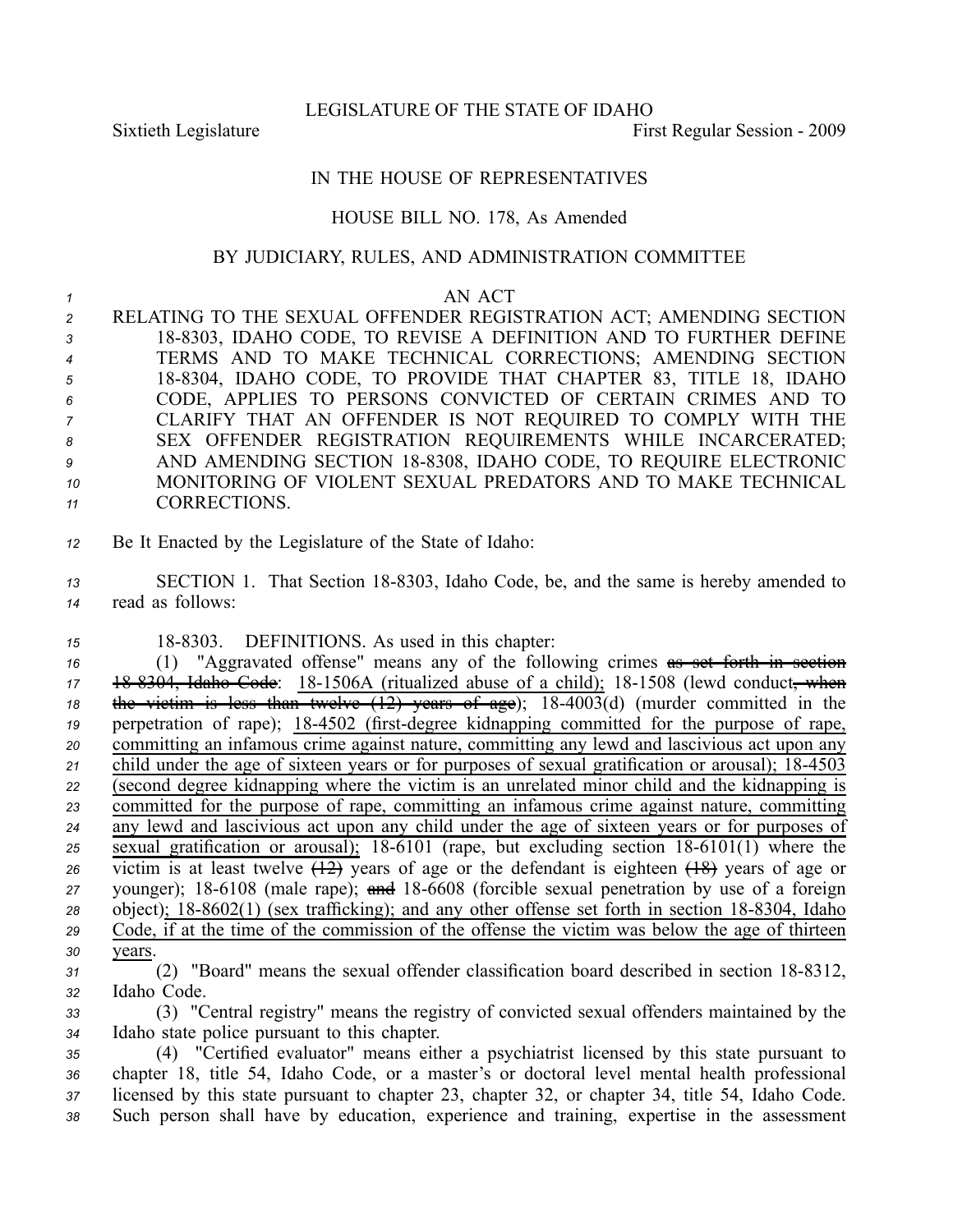*<sup>1</sup>* and treatment of sexual offenders, and such person shall meet the qualifications and shall be *<sup>2</sup>* approved by the board to perform psychosexual evaluations in this state, as described in section *<sup>3</sup>* 188314, Idaho Code.

- 
- *<sup>4</sup>* (5) "Department" means the Idaho state police.

<sup>5</sup> (6) "Employed" means full-time or part-time employment exceeding ten (10) consecutive working days or for an aggregate period exceeding thirty (30) days in any calendar year, or any employment which involves counseling, coaching, teaching, supervising or working with minors in any way regardless of the period of employment, whether such employment is financially compensated, volunteered or performed for the purpose of any governmen<sup>t</sup> or education benefit.

*<sup>11</sup>* (7) "Incarceration" means committed to the custody of the Idaho department of *<sup>12</sup>* correction or department of juvenile corrections, but excluding cases where the court has *<sup>13</sup>* retained jurisdiction.

*<sup>14</sup>* (8) "Offender" means an individual convicted of an offense listed and described in *<sup>15</sup>* section 188304, Idaho Code, or <sup>a</sup> substantially similar offense under the laws of another state *<sup>16</sup>* or in <sup>a</sup> federal, tribal or military court or the court of another country.

17 (9) "Offense" means a sexual offense listed in section 18-8304, Idaho Code.

*<sup>18</sup>* (10) "Predatory" means actions directed at an individual who was selected by the offender *<sup>19</sup>* for the primary purpose of engaging in illegal sexual behavior.

*<sup>20</sup>* (11) "Psychosexual evaluation" means an evaluation which specifically addresses sexual *<sup>21</sup>* development, sexual deviancy, sexual history and risk of reoffense as par<sup>t</sup> of <sup>a</sup> comprehensive *<sup>22</sup>* evaluation of an offender.

*<sup>23</sup>* (12) "Recidivist" means an individual convicted two (2) or more times of any offense *<sup>24</sup>* requiring registration under this chapter.

*<sup>25</sup>* (13) "Residence" means the offender's presen<sup>t</sup> places of abode.

26 (14) "Student" means a person who is enrolled on a full-time or part-time basis, in any *<sup>27</sup>* public or private educational institution, including any secondary school, trade or professional *<sup>28</sup>* institution or institution of higher education.

*<sup>29</sup>* (15) "Violent sexual predator" means <sup>a</sup> person who has been convicted of an offense 30 listed in section 18-8314, Idaho Code, and who has been determined to pose a high risk of *<sup>31</sup>* committing an offense or engaging in predatory sexual conduct.

*<sup>32</sup>* SECTION 2. That Section 188304, Idaho Code, be, and the same is hereby amended to *<sup>33</sup>* read as follows:

*<sup>34</sup>* 188304. APPLICATION OF CHAPTER. (1) The provisions of this chapter shall apply *<sup>35</sup>* to any person who:

 (a) On or after July 1, 1993, is convicted of the crime, or an attempt, <sup>a</sup> solicitation, or <sup>a</sup> conspiracy to commit <sup>a</sup> crime provided for in section 18909 (assault with attempt to commit rape, infamous crime against nature, or lewd and lascivious conduct with <sup>a</sup> minor, but excluding mayhem, murder or robbery), 18911 (battery with attempt to commit rape, infamous crime against nature, or lewd and lascivious conduct with <sup>a</sup> minor, but excluding mayhem, murder or robbery), 18919 (sexual exploitation by <sup>a</sup> medical care provider), 181505B (sexual abuse and exploitation of <sup>a</sup> vulnerable adult), 181506 (sexual abuse of <sup>a</sup> child under sixteen years of age), 181506A (ritualized abuse of <sup>a</sup> child), 181507 (sexual exploitation of <sup>a</sup> child), 181507A (possession of sexually exploitative material for other than <sup>a</sup> commercial purpose), 181508 (lewd conduct with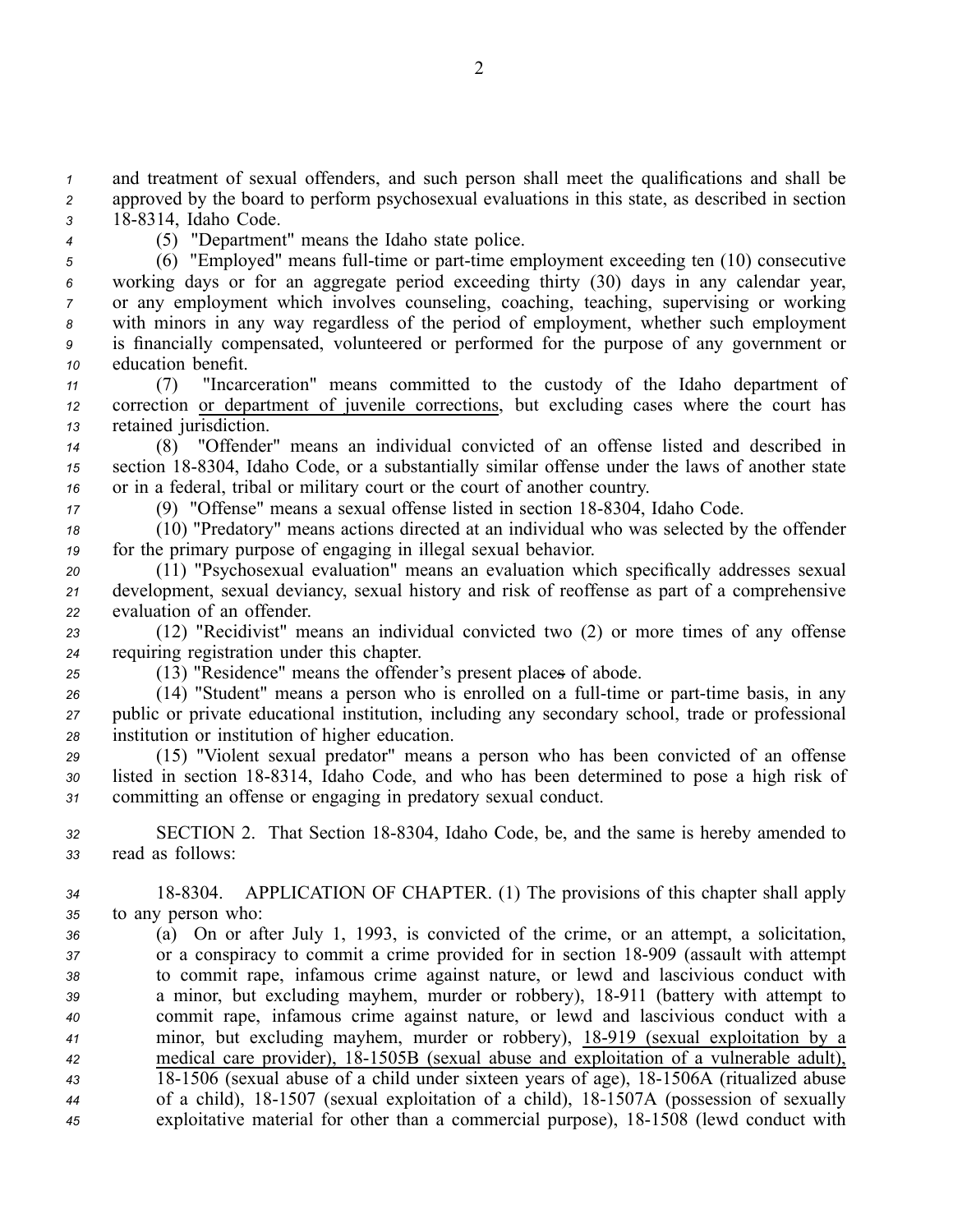a minor child), 18-1508A (sexual battery of a minor child sixteen or seventeen years of age), 181509A (enticing <sup>a</sup> child over the internet), 184003(d) (murder committed in perpetration of rape), 184116 (indecent exposure, but excluding <sup>a</sup> misdemeanor conviction), 184502 (first degree kidnapping committed for the purpose of rape, committing the infamous crime against nature or for committing any lewd and lascivious act upon any child under the age of sixteen, or for purposes of sexual gratification or arousal), 184503 (second degree kidnapping where the victim is an unrelated minor child), 185609 (inducing person under eighteen years of age into prostitution), 186101 (rape, but excluding 186101 1. where the defendant is eighteen years of age or younger or where the defendant is exempted under subsection (4) of this section), 18-6108 (male rape), 18-6110 (sexual contact with a prisoner), 18-6602 (incest), 18-6605 (crime against nature), 18-6608 (forcible sexual penetration by use of a foreign object),  $\Theta$  upon a second or subsequent conviction under 18-6609<del>, Idaho Code</del> (video voyeurism) or 18-8602(1), Idaho Code, (sex trafficking).

- *<sup>15</sup>* (b) On or after July 1, 1993, has been convicted of any crime, an attempt, <sup>a</sup> solicitation *<sup>16</sup>* or <sup>a</sup> conspiracy to commit <sup>a</sup> crime in another state, territory, commonwealth, or other *<sup>17</sup>* jurisdiction of the United States, including tribal courts and military courts, that is *<sup>18</sup>* substantially equivalent to the offenses listed in subsection (1)(a) of this section and *<sup>19</sup>* enters the state to establish permanen<sup>t</sup> or temporary residence.
- *<sup>20</sup>* (c) Has been convicted of any crime, an attempt, <sup>a</sup> solicitation or <sup>a</sup> conspiracy to commit *<sup>21</sup>* <sup>a</sup> crime in another state, territory, commonwealth, or other jurisdiction of the United *<sup>22</sup>* States, including tribal courts and military courts, that is substantially equivalent to the *<sup>23</sup>* offenses listed in subsection (1)(a) of this section and was required to register as <sup>a</sup> sex *<sup>24</sup>* offender in any other state or jurisdiction when he established permanen<sup>t</sup> or temporary *<sup>25</sup>* residency in Idaho.
- *<sup>26</sup>* (d) Pleads guilty to or has been found guilty of <sup>a</sup> crime covered in this chapter prior to *<sup>27</sup>* July 1, 1993, and the person, as <sup>a</sup> result of the offense, is incarcerated in <sup>a</sup> county jail *<sup>28</sup>* facility or <sup>a</sup> penal facility or is under probation or parole supervision, on or after July 1, *29* 1993.
- *<sup>30</sup>* (e) Is <sup>a</sup> nonresident regularly employed or working in Idaho or is <sup>a</sup> student in the state *<sup>31</sup>* of Idaho and was convicted, found guilty or pleaded guilty to <sup>a</sup> crime covered by this *<sup>32</sup>* chapter and, as <sup>a</sup> result of such conviction, finding or plea, is required to register in his *<sup>33</sup>* state of residence.
- *<sup>34</sup>* (2) The provisions of this chapter An offender shall not apply to any such person 35 be required to comply with the registration provisions of this chapter while the person is *<sup>36</sup>* incarcerated in <sup>a</sup> correctional institution of the department of correction, <sup>a</sup> county jail facility, *<sup>37</sup>* committed to the department of juvenile corrections or committed to <sup>a</sup> mental health institution *<sup>38</sup>* of the department of health and welfare.
- *<sup>39</sup>* (3) A conviction for purposes of this chapter means that the person has pled guilty or has *<sup>40</sup>* been found guilty, notwithstanding the form of the judgment or withheld judgment.
- *<sup>41</sup>* (4) When <sup>a</sup> defendant is convicted of rape under section 186101 1., Idaho Code, and at *<sup>42</sup>* the time of the offense the defendant is nineteen (19) or twenty (20) years of age and not more *<sup>43</sup>* than three (3) years older than the victim of the rape, the court may order that the defendant is *<sup>44</sup>* exemp<sup>t</sup> from the requirements of this chapter upon <sup>a</sup> finding by the court that:
- *<sup>45</sup>* (a) All parties have stipulated to the exemption; or